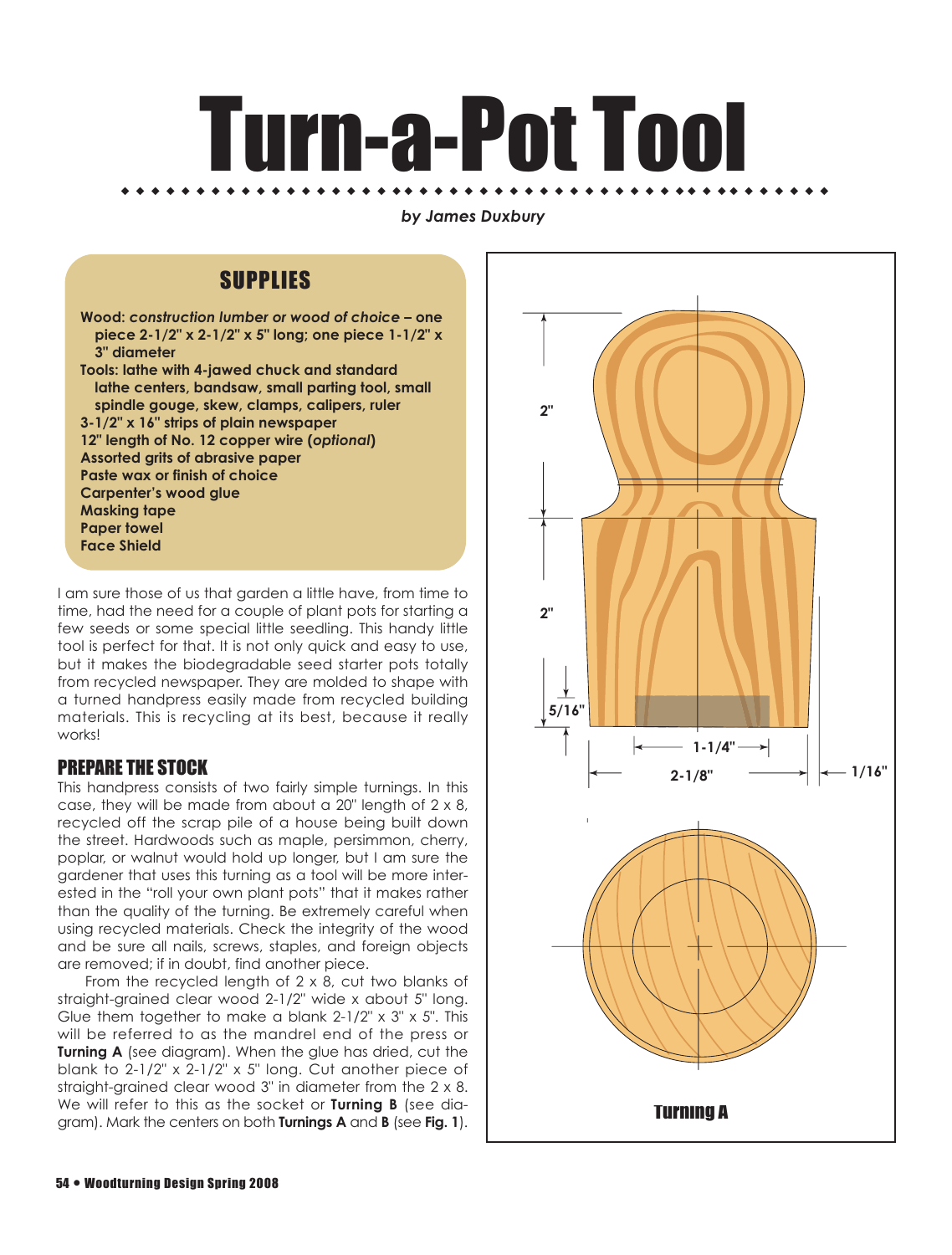

## TURN THE SOCKET

Set the lathe speed to about 1240 RPM, and with the chuck opened about 1-1/2", press **Turning B** securely against the ends of the jaws with the tailstock. With a small parting tool, cut a 1/4" long x about 1-1/2" diameter tenon. Reverse **Turning B**, tighten the tenon in the chuck, and face off the exposed end (see **Fig. 2**).

With calipers, mark the 2-3/16" and 1-3/16" diameter cut lines (see **Fig. 3**). (*Note:* Touch the wood with ONLY the left-hand point.) Next, with a small parting tool, cut inside these lines about 1/8" deep (see **Fig. 4**); this defines the female socket of **Turning B**.

Place a small piece of masking tape 1/4" from the end of the parting tool and finish cutting the slot in the socket (see **Fig. 5**). Check the depth with a ruler. Sand the socket smooth and finish with a good paste floor wax applied with a piece of paper towel (see **Fig. 6**).

Reverse the piece and tighten the chuck on the small tenon. Turn off the tenon, round over the corners, and smooth the end. Although optional, a couple of small grooves will break the flat surface look. These can be seen in **Fig. 8**.

Decorate the sides with a couple of wire burn marks. This is done with a piece of No.12 copper electrical wire about 12" long with 8" of insulation removed in the center. Twist the insulated ends for a good grip and hold the wire over the spinning piece (see **Fig. 7**) and let the smoke fly.

Sand all surfaces smooth and finish the bottom with the paste wax to complete the socket or **Turning B** (see **Fig. 8**).

## TURN THE MANDREL

The mandrel or **Turning A** will be made from the  $2-1/2$ " x  $2-1/2$ " x  $5$ "-long stock. Mount the blank between standard centers and turn it to about a 2-3/8" diameter cylinder. Cut a tenon about 3/8" long x 1-3/4" on one end with a parting tool. Turn the piece around and using the tailstock for alignment, tighten the tenon into the chuck. Face off the end (see **Fig. 9**).



**The stock for the mandrel is on the left and the stock for the socket is on the right.**



**Face off the end with a spindle gouge.**



**Use calipers to mark the location of the socket.**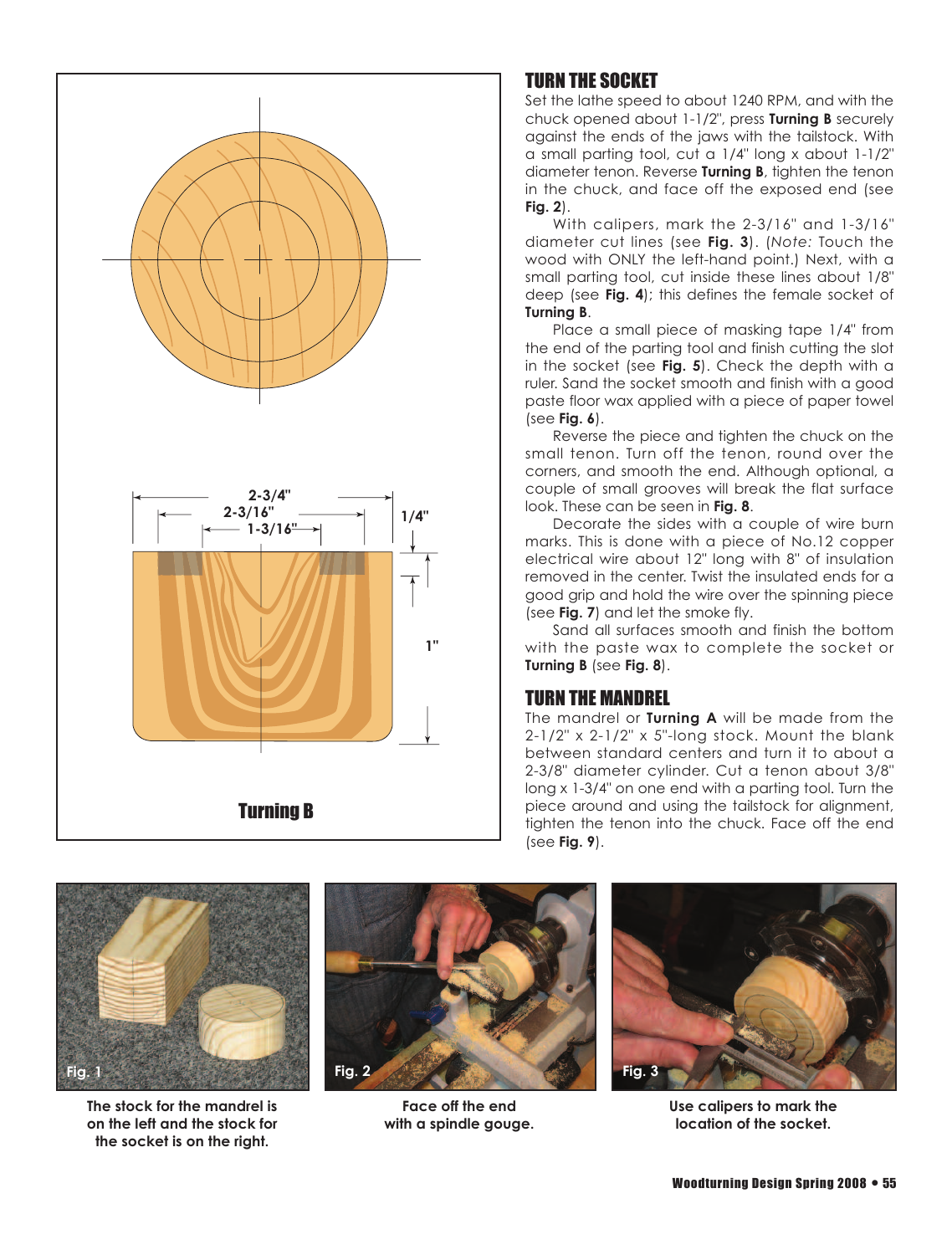

**Define the lines with a small parting tool.**



**Use a small piece of tape as a depth gauge.**



**Paper towel is a safer choice for finishing than a cloth rag.**



**Decorations add a little class to the turning.**



**Finish the bottom with wax.**



**Face off the end of the mandrel after reversing it in the chuck.**



**It's easier to burn a line here rather than sand the area smooth.**



**Mark a 1-1/4" diameter circle with the calipers.**



**Enlarge the recess with a small parting tool.**



**Ready to make paper pots.**



**Start to roll a strip of paper.**



**Be sure to roll it tightly.**